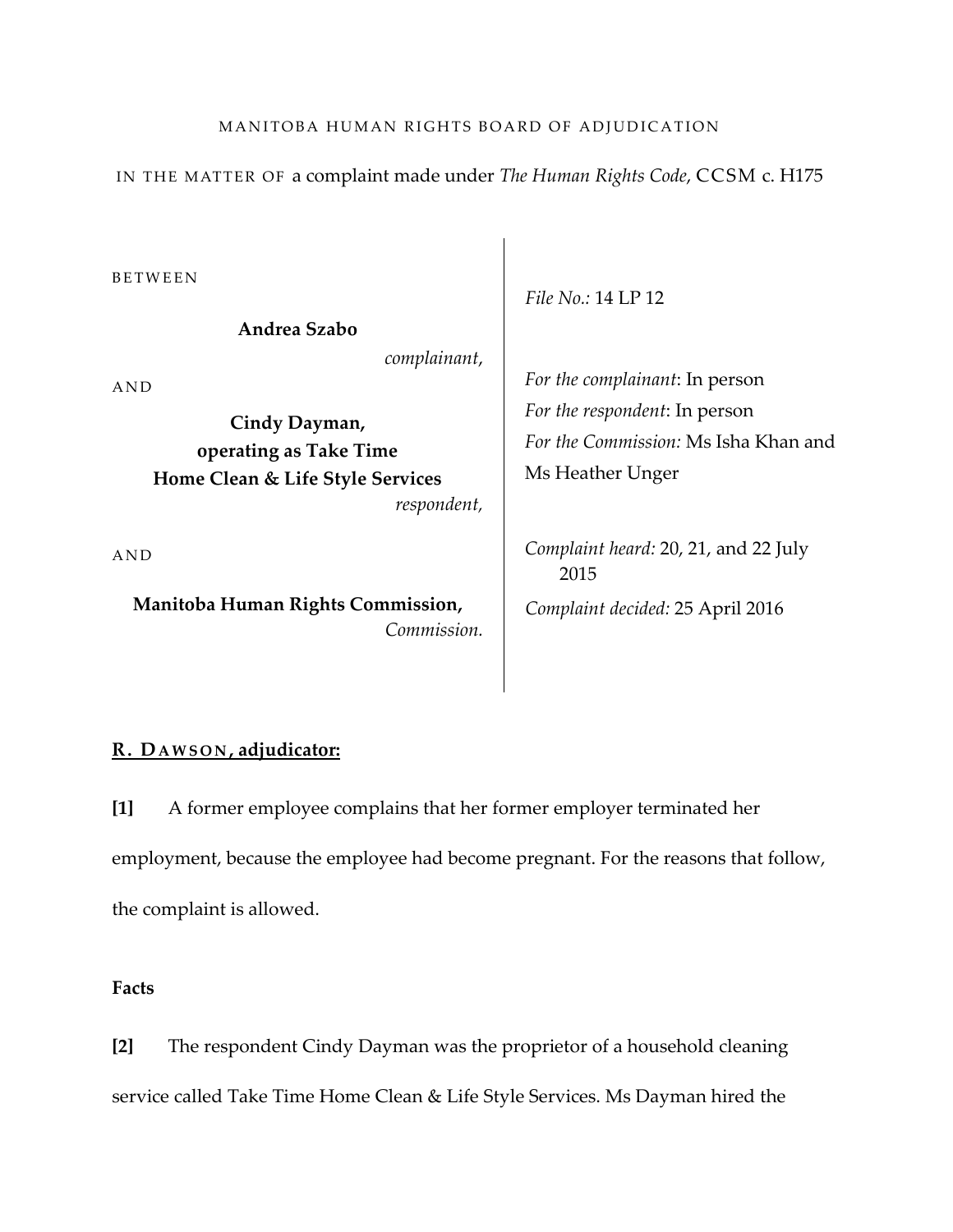complainant Andrea Szabo, who began work on 19 June 2012 performing household cleaning tasks.

**[3]** The complainant became pregnant soon after she had been hired. She chose not to tell her employer that she was expecting, especially because the pregnancy seemed to be without complications and did not impact her ability to perform household cleaning tasks. In order to attend routine medical examinations related to her pregnancy, Ms Szabo asked to leave work early on 20 September 2012, although she did not mention that the appointment had anything to do with pregnancy. She again asked to leave work early on 25 October 2012 for another routine medical examination relating to her pregnancy, but she again did not explain to Ms Dayman that she was pregnant. On both occasions, the respondent accommodated Ms Szabo's request and scheduled her cleaning assignments so that she could leave work early.

**[4]** These routine medical examinations continued into November 2012. Ms Szabo notified her employer that, on 22 November 2012, she again wanted to leave work early and that, on 21 November 2012, her medical appointment would fill the entire afternoon. Despite asking for the time away from work, Ms Szabo continued to offer no explanation for the examinations, except to identify them as medical. She simply chose not to tell her employer that she was pregnant.

2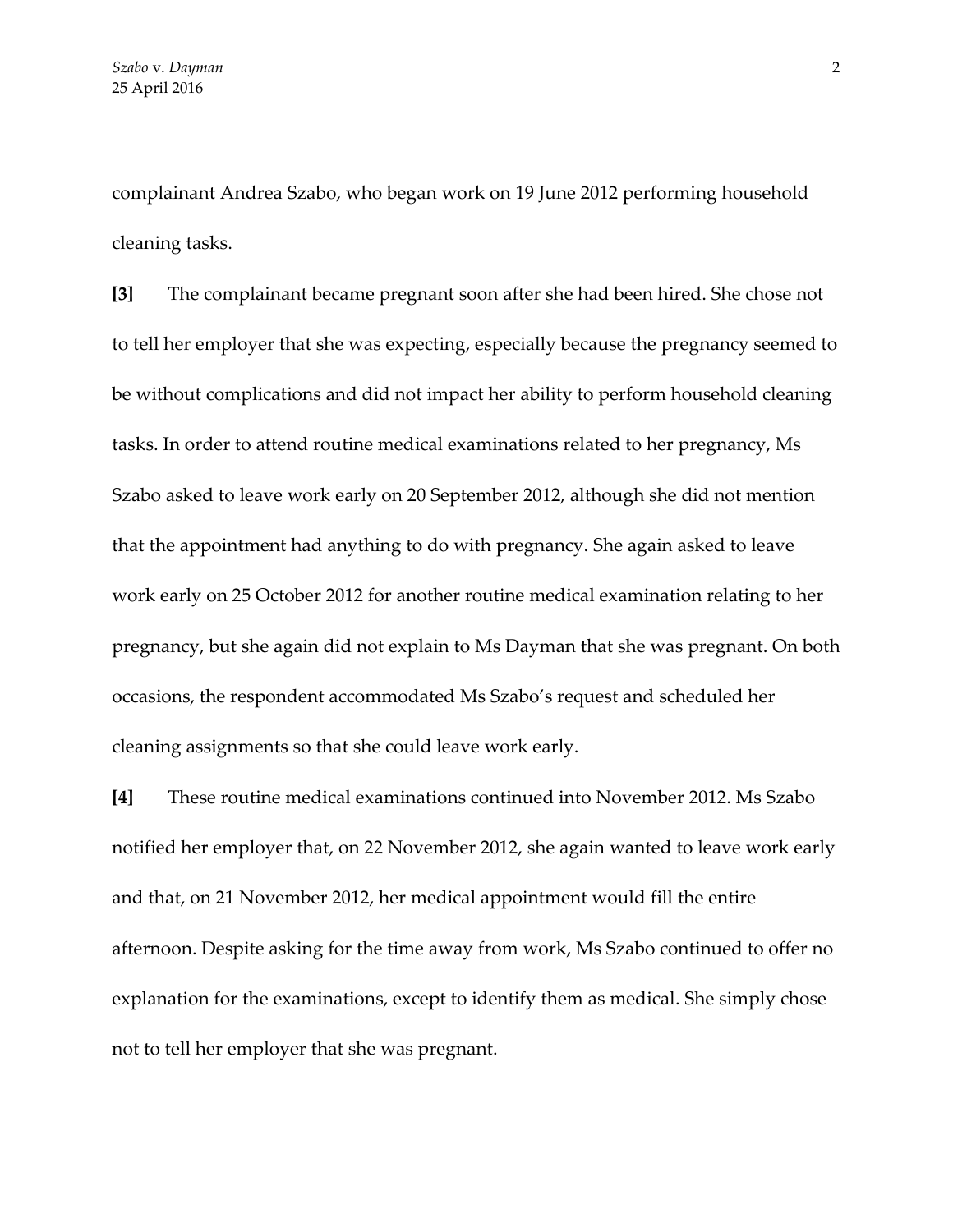**[5]** Shortly after notifying her employer about the absences requested for November 2012, the respondent's assistant presented her with a "Cleaner Health and Availability" form. Among other things, the form asked if the employee was "pregnant or trying to get pregnant". The complainant completed the form on 8 November 2012, responding "Y" for "yes" to the question about whether or not she was "pregnant or trying to become pregnant".

**[6]** At the same time that she was given the form, Ms Szabo received an envelope with her paycheque and a copy of customer feedback that negatively commented on her recent work.

**[7]** At the request of the respondent, Ms Szabo met with Ms Dayman on 13 November 2012. During that meeting, Ms Dayman pointed to the customer feedback and characterized Ms Szabo's performance as poor. Accordingly, Ms Dayman gave notice that she intended to terminate the complainant's employment on 20 November 2012.

**[8]** On 28 November 2012, Ms Szabo filed a complaint with the Manitoba Human Rights Commission, alleging that the respondent had, contrary to s. 14(1) of the *Code*, discriminated against the complainant on the basis of her sex, including her pregnancy or circumstances related to her pregnancy, with respect to her employment.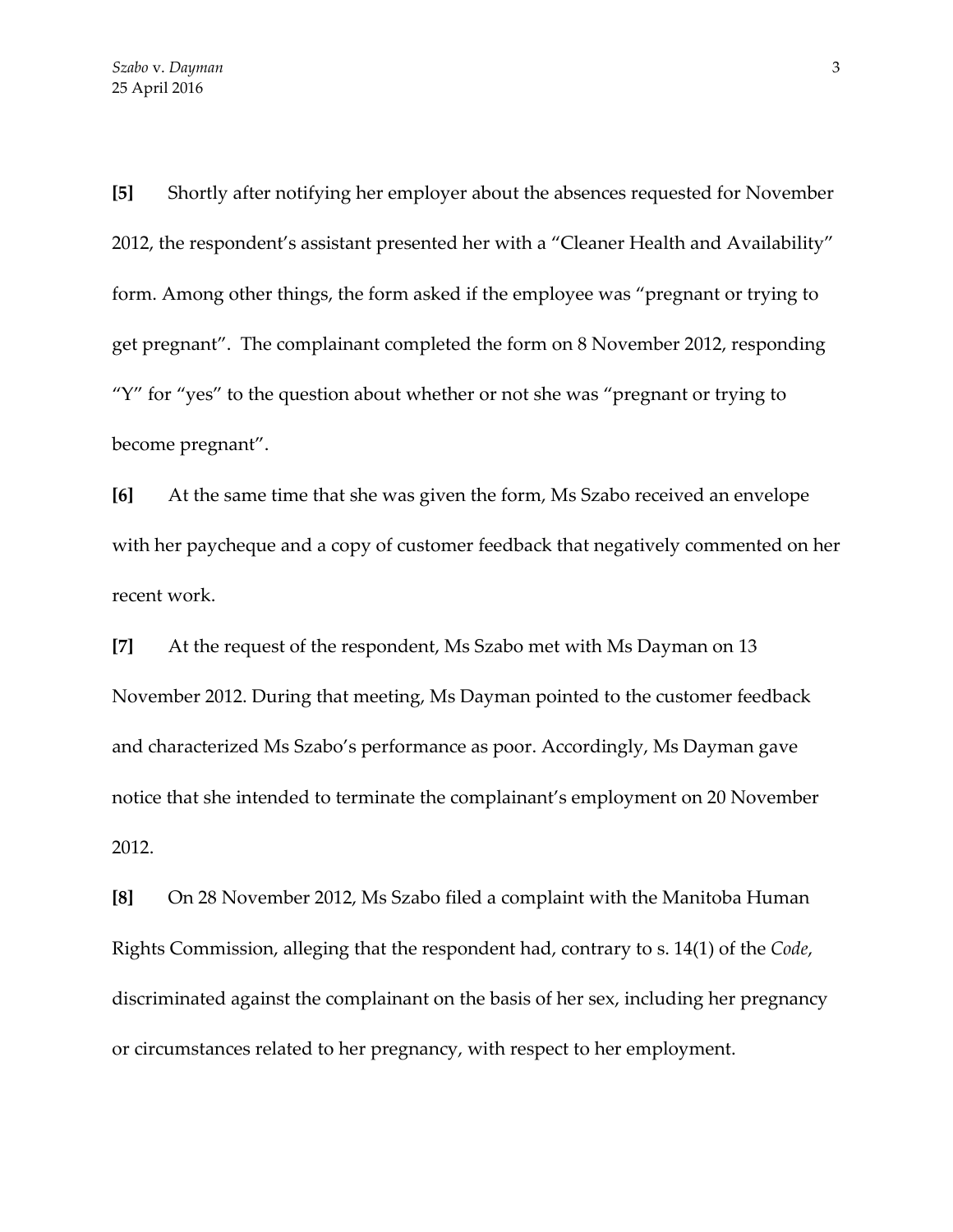**[9]** The Chief Adjudicator designated me on 8 January 2015 to hear the complaint. Pursuant to the requirements of the *Code*, I provided notice of the hearing to the parties and the public. During a pre-hearing teleconference on 14 May 2015, I reminded the parties that they were entitled to be represented by a lawyer. While the Commission was so represented, the respondent chose to proceed without a lawyer.

### **Submissions of the parties**

#### *The complainants*

**[10]** The complainants entirely relied upon the Commission to put in their case, and they made no submissions.

### *The Commission*

**[11]** The Commission conceded that the respondent had several reasons that caused her to terminate the complainant's employment. However, the Commission underlined that one of those reasons was the complainant's pregnancy and the circumstances related to her pregnancy. In its submission, the intent of the respondent was not relevant to the finding that there had been a contravention of the *Code*. It was sufficient to determine that discrimination within the meaning of the *Code* was at least a factor in the decision to terminate the complainant's pregnancy; such a discriminatory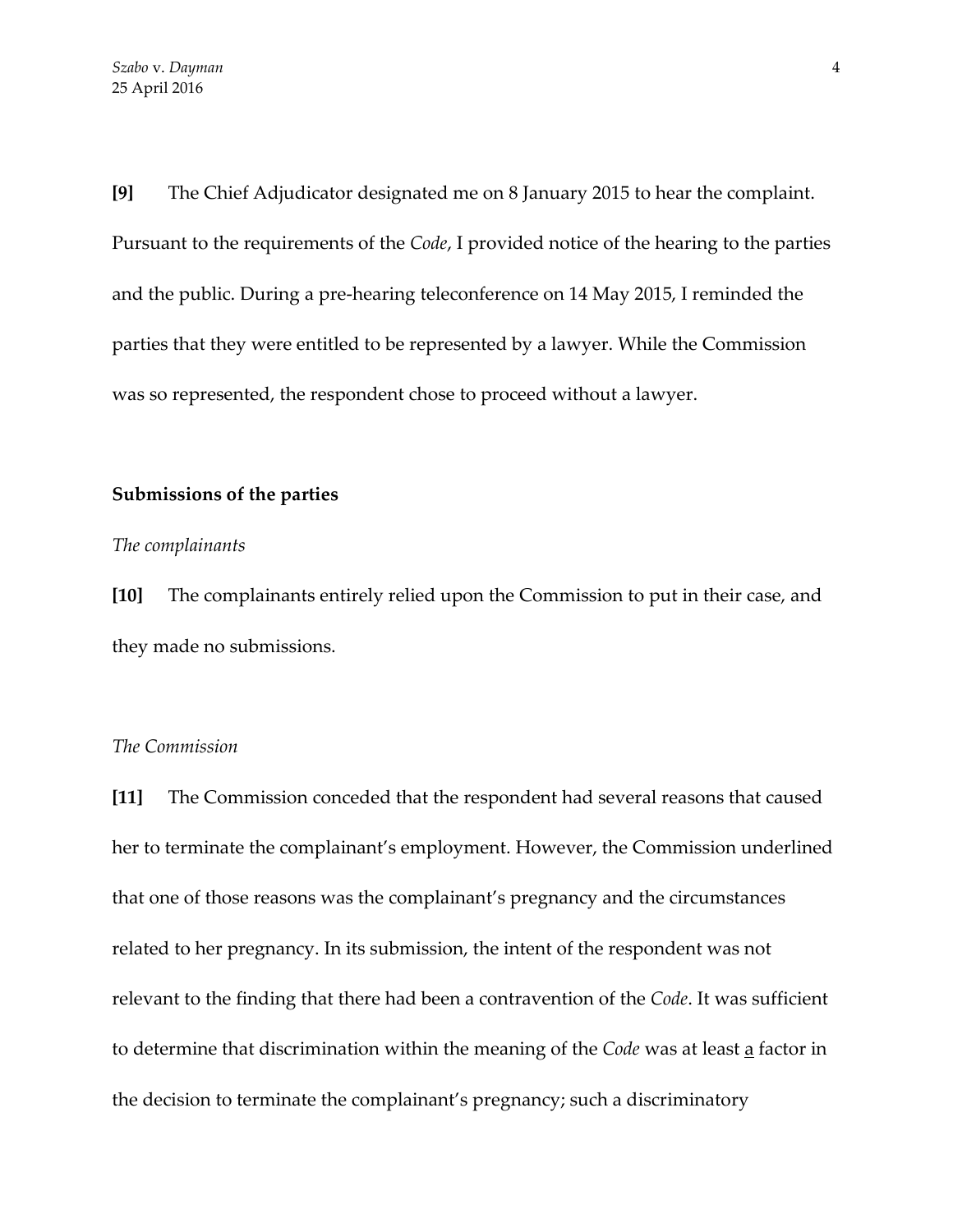consideration need not to the only or chief reason that a complainant's employment was terminated.

**[12]** The Commission acknowledged that the burden of proof is upon the complainant and the Commission in order to show on a balance of probabilities that the respondent had discriminated against the complainant. The Commission added that, once that had been demonstrated, the burden shifted to the respondent in order to justify the termination as being bona fide and reasonable within the requirements of the *Code*.

## *The respondent*

**[13]** The respondent denied that the pregnancy of the complainant had any part in her decision to terminate the employment of Ms Szabo. Instead, the respondent identified four considerations that triggered the termination. First, the complainant was not consistently available for work, even though she had agreed to abide by the written company policies that required such availability. Secondly, in her dealings with the respondent, Ms Szabo had occasionally been uncooperative, aggressive, and rude. Thirdly, the quality of the complainant's household cleaning had been variable. Lastly, Ms Szabo had been the subject of a customer complaint.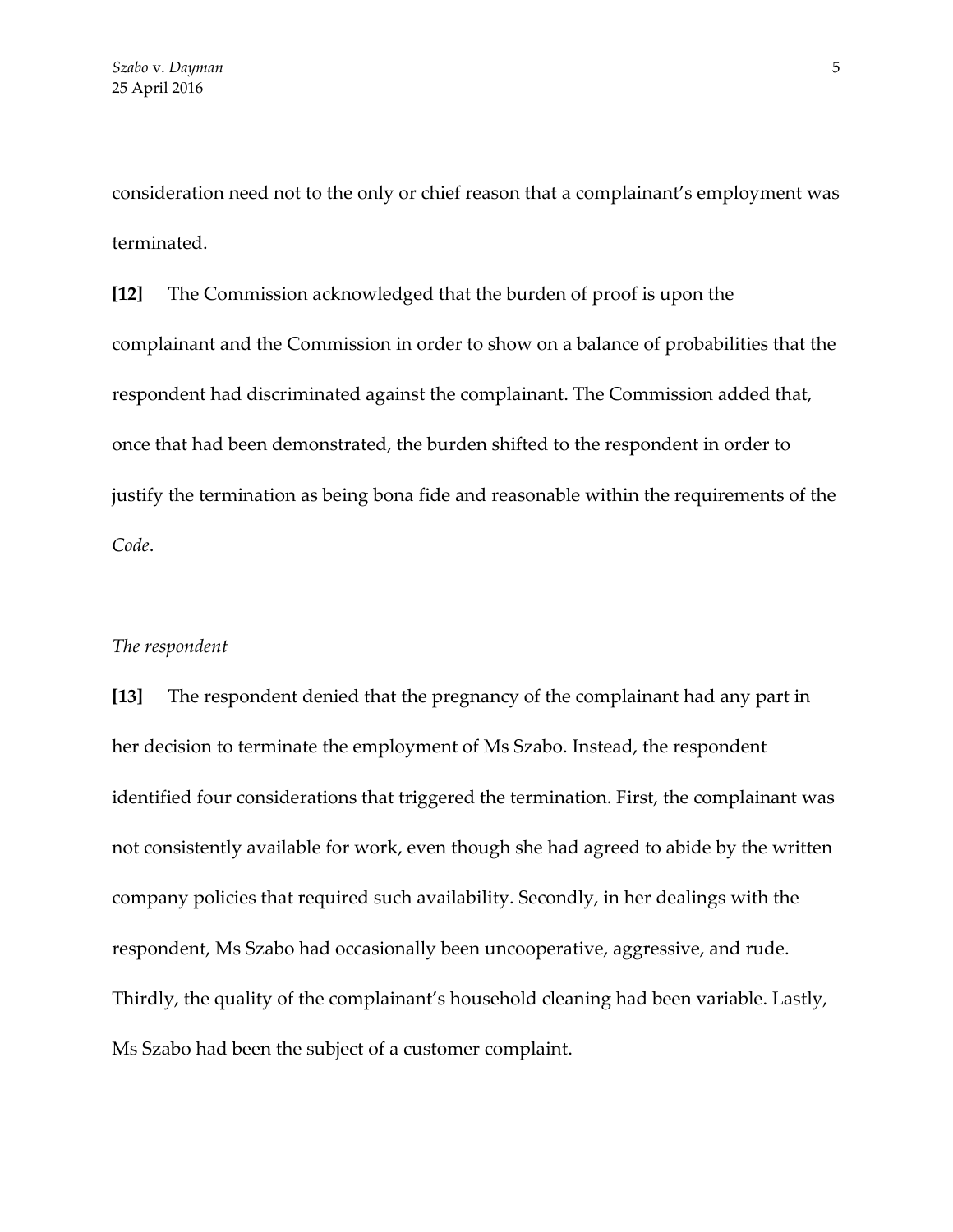# **Analysis**

#### *Applicable law and governing principles*

**[14]** Sub-section 14(1) of *The Human Rights Code* prohibits discrimination in the workplace:

> [n]o person shall discriminate with respect to any aspect of an employment or occupation, unless the discrimination is based upon bona fide and reasonable requirements or qualifications for the employment or occupation.

The meaning of "discriminate" derives from s. 9 of the *Code*, where s. 9(1)(b) defines discrimination to include "differential treatment of an individual or group on the basis of any characteristic referred to in subsection (2)". That subsection in turn lists at s. 9(2)(f), among the applicable characteristics, "sex, including sex-determined characteristics or circumstances, such as pregnancy, the possibility of pregnancy, or circumstances related to pregnancy".

**[15]** By reason of s. 14(1) of the *Code*, I have adopted the analytical approach that the Commission correctly proposes; namely, it first falls to the complainant and the Commission in order to prove discrimination on a balance of probabilities, but the burden thereafter shifts to the respondent in order to show any bona fide and reasonable requirement that would excuse the discrimination.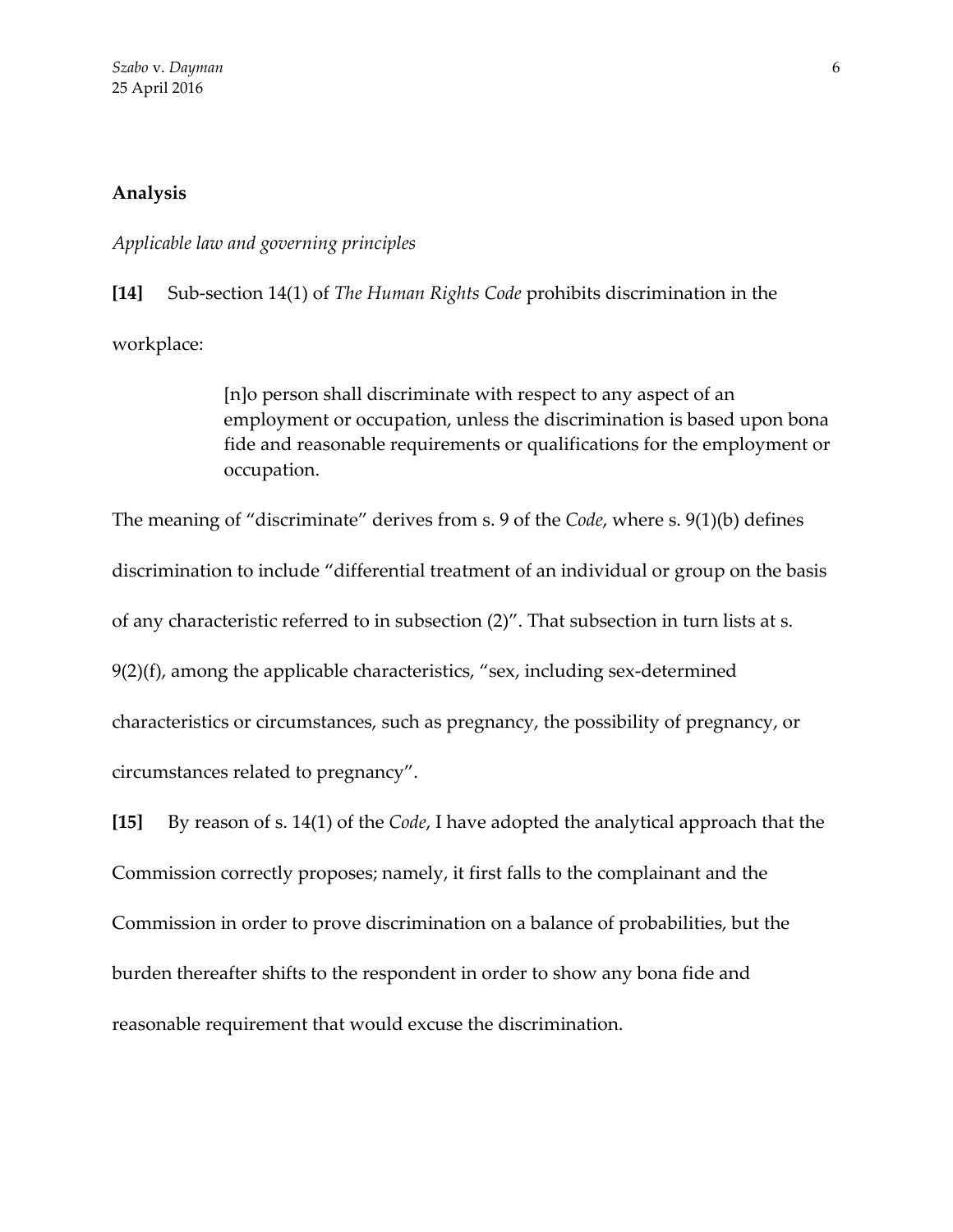*Issues*

**[16]** The instant complaint raises the following issues:

- a. Did the pregnancy of the complainant or circumstances related to her pregnancy at least partly inform the respondent's decision to terminate the complainant's employment?
- b. If so, was the discrimination based upon bona fide and reasonable requirements or qualifications for the employment or occupation?

*The respondent discriminated against the complainant*

**[17]** At the time that the complainant's employment was terminated, Ms Dayman had actual knowledge that Ms Szabo was pregnant.

**[18]** It was common ground among the parties that, on 8 November 2012, the respondent's assistant had requested that Ms Szabo complete a "Cleaner Health and Availability" form. One of the questions related to whether the complainant was "pregnant or trying to get pregnant". The complainant responded "Y", confirming that she was pregnant or trying to get pregnant. Ms Szabo testified that, on 12 November 2012, she received a telephone voice-mail message from Ms Dayman's assistant, following up on the completed form and asking about Ms Szabo's due date. Although Ms Szabo stated that she did not respond to the telephone message, I find that, at least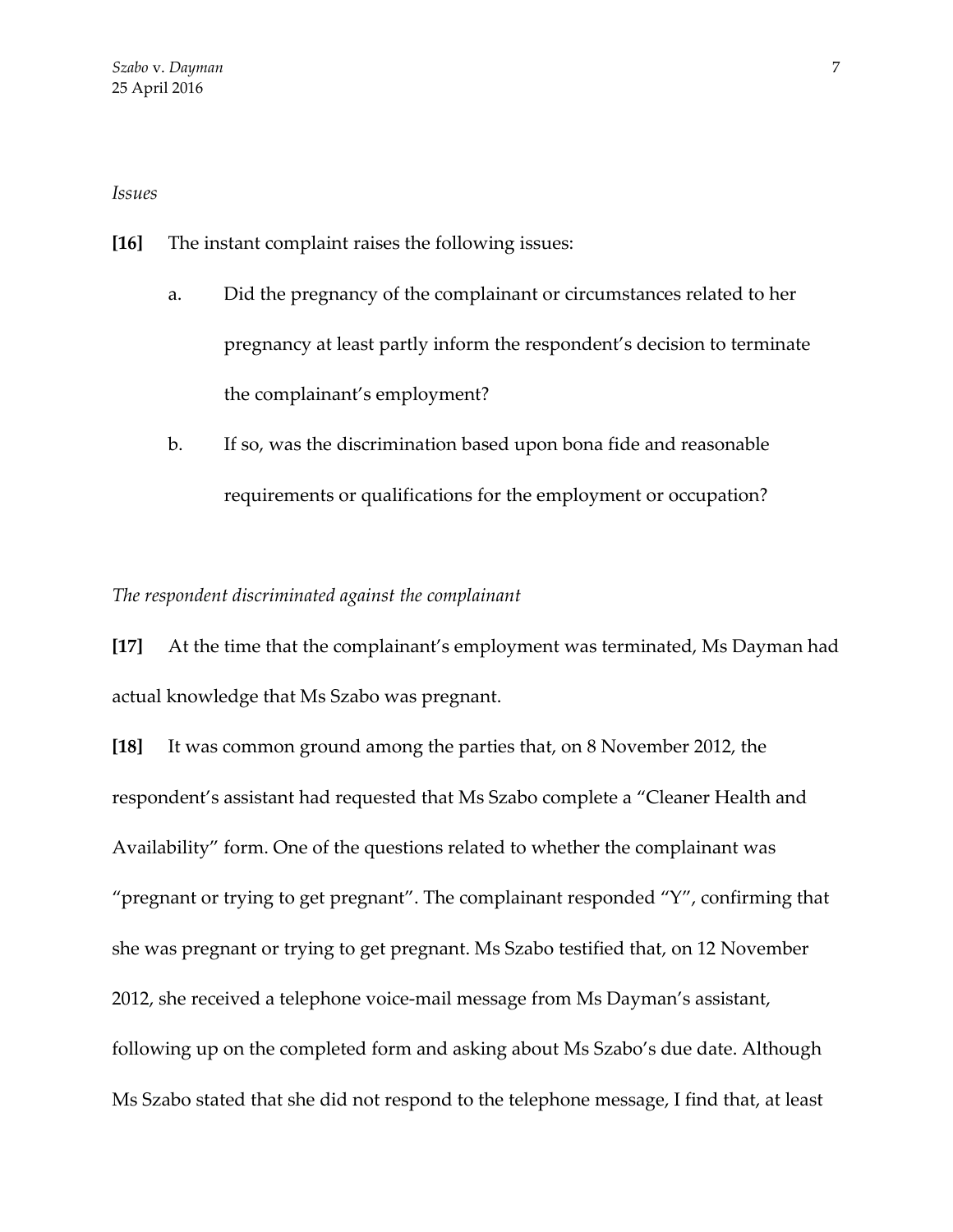by 12 November 2012, which was one day before the termination, the respondent therefore knew that the complainant was pregnant.

**[19]** However, even where an employer knows that an employee is pregnant, the employer may nonetheless terminate the employment without contravening the *Code*, provided that the pregnancy or circumstances related to the pregnancy do not inform any part of the decision to terminate the employee's employment: see, for example, *Blatz* v *4L Communications Inc*., 2015 CanLII 27309 (MB HRC). At the same time, where an employee's pregnancy or circumstances related to the pregnancy form at least part of the reasons for which an employer decided to terminate the employee's employment, the employer has discriminated against the employee, within the meaning of the *Code*. In short, a protected characteristic under the *Code* need not be the only or main reason that an employer decided to terminate the employment of an employee; it is sufficient that such a consideration should be only a part of the reasons for the decision.

**[20]** It was the consistent position of the respondent that the pregnancy of Ms Szabo was irrelevant to the decision to terminate the complainant's employment. As she succinctly explained during cross-examination,

> [Her pregnancy] was irrelevant to me. It had nothing to do with her termination. [Another employee] was on maternity leave. I had had cleaners before and after who had left on maternity leave and came back. We have one returning next month. I had taken four maternity leaves myself. I found it kind of offensive, in fact, that that would be the reason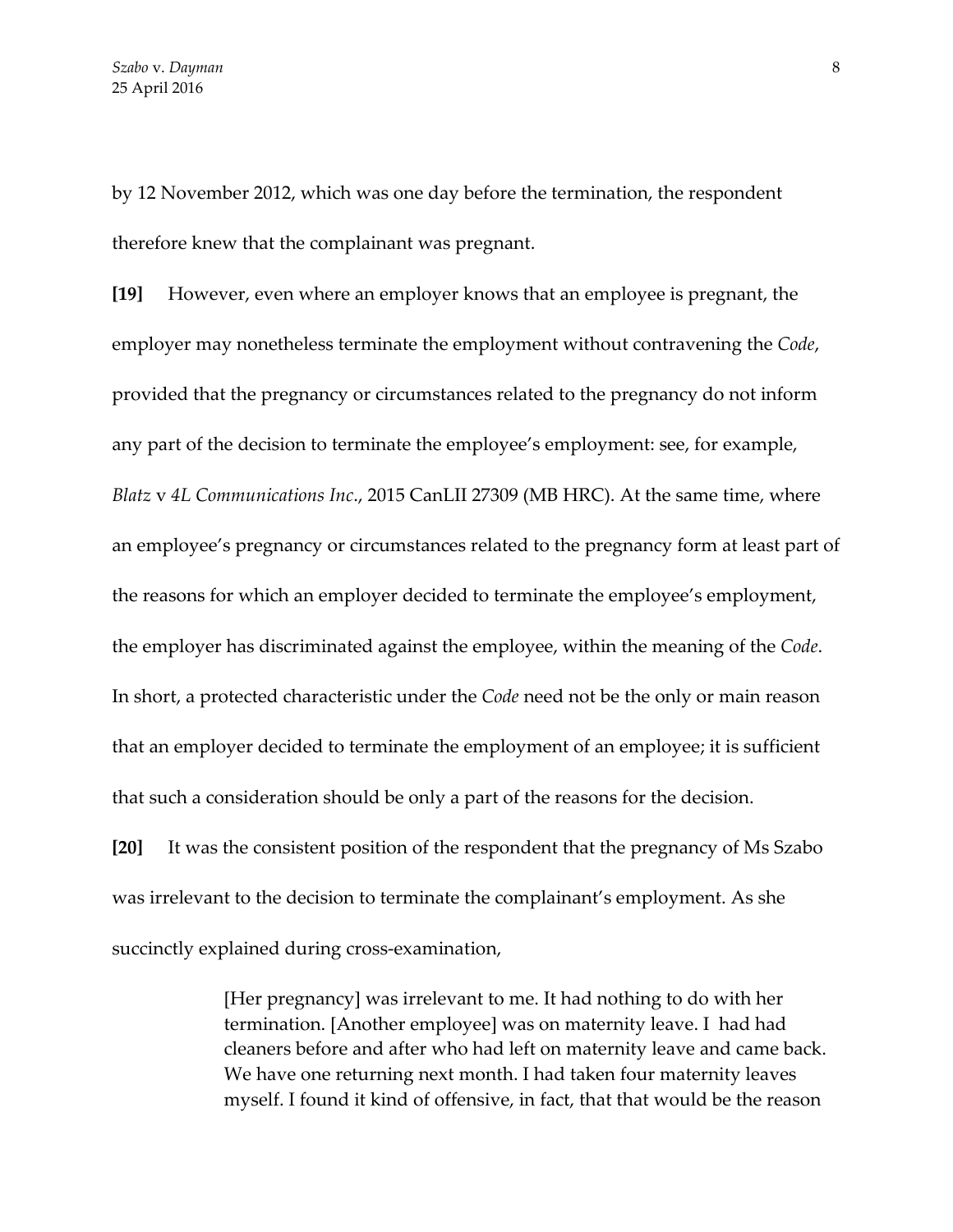that she filed a complaint. I have – I host showers for staff members who are going on maternity leave.

Transcript, p. 350, ll. 15-24.

**[21]** Immediately after that statement, the Commission put the following question, to

which Ms Dayman made an inadvertent concession in her reply:

Q But [Ms Szabo's] apparent lack of availability for work or requesting of scheduling changes certainly formed part of your reason to terminate her employment?

A *It was part of it*, but I didn't know what the reason for her lack of availability was.

- Q Well, you knew they were –
- A I didn't know that she was pregnant.
- Q Well, you knew that they were medical appointments?
- A I did, yes.

Q And on the day you terminated her employment, you knew then that those medical appointments were related to her pregnancy?

A Yes, her lack of availability. I don't understand why a Thursday was the only day that she could have scheduled medical appointments. However, that may be the case. That would not have been an issue if she had have explained that to me.

Q Well, she did. You told us, right, she told you that her doctor could only see her Thursdays, and you said, "yes okay but I don't like it"?

A Yes, well, that's true. Yes, that's right. It certainly was not *the key issue for me in terminating her*. Not at all.

- Q But it certainly was something you had considered?
- A Hmm hmm.
- Q Yes?
- A Yes.

Transcript, pp. 350, l. – p. 353, l. 3 [emphasis added]

In other words, the scheduling of medical examinations created concerns for the

respondent about the complainant's availability for work. Moreover, at the time that the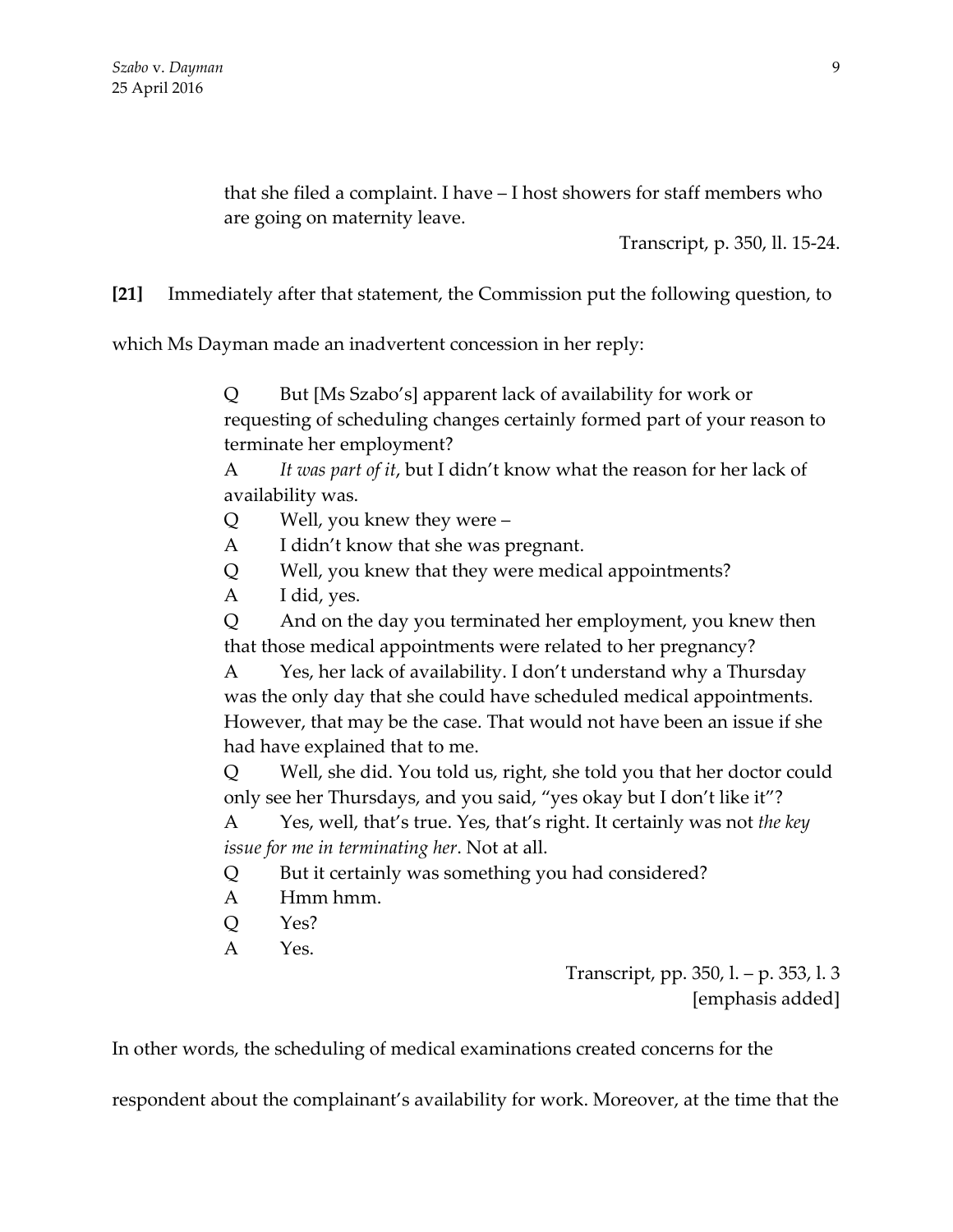complainant's employment was terminated, the respondent acknowledges that she knew that the reason for the medical appointments was related to the complainant's pregnancy. Ms Dayman did not understand why those appointments had to fall on a Thursday, but she did know that they related to the complainant's pregnancy. Nevertheless, as acknowledged at the opening of the quoted exchange, Ms Szabo's resulting unavailability was part of the respondent's reason to terminate the employment.

**[22]** Nothing in the evidence before me portrays Ms Dayman as someone who deliberately set out to discriminate against her employee. She compellingly explained the realities of operating a business in the service industry. The satisfaction of customers is the only way in which such a business will thrive. To that end, her employees must be available and reliable, and they must provide their cleaning services when it suits the customers. As captured at para. 3 of the respondent's "Company Policies",

> [c]leaners must be available for work Monday to Friday between the hours of 8 am and 5 pm, be available to work full time hours meaning 7-8 hours per day 5 days per week. Please do not request changes to this. Avoid causing chages to the schedule for any reason except for bereavement or emergency; make personal appointments for after work hours.

Nevertheless, the public policy that underlies Manitoba's *Human Rights Code* requires that the exigencies of business must yield on occasion.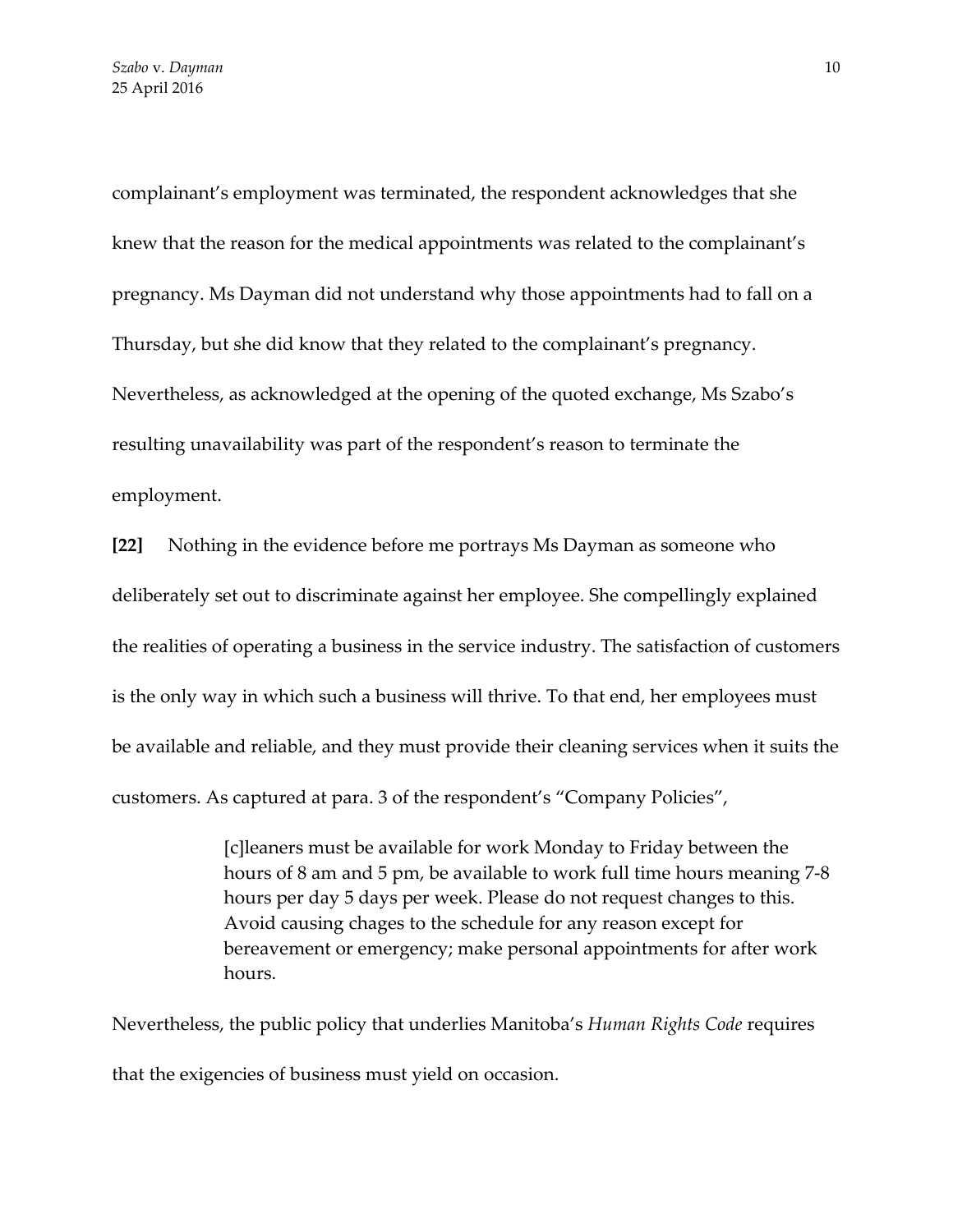**[23]** Moreover, although it is not necessary that I should determine all of the reasons that inform the respondent's decision to terminate the employment of the complainant, I accept Ms Dayman's testimony and her closing submission that, at least in her opinion, there were other and more prominent grounds for the termination.

**[24]** In the end, I am left with the concession of Ms Dayman during crossexamination: the complainant's medical appointments were affecting her availability for work, and the respondent knew those appointments were related to the complainant's pregnancy; moreover, this resulting unavailability was part of the respondent's decision to terminate the employment of the complainant.

**[25]** In the circumstances, I find that, contrary to s. 14(1) of the *Code*, the respondent discriminated against the complainant on the basis of sex, which means in this instant complaint the pregnancy or circumstances related to the pregnancy of the complainant.

*The respondent has not demonstrated any* bona fide *and reasonable requirement or qualification*

**[26]** By reason of s. 14(1) of the *Code*, the burden of proof now shifts to the respondent after my finding above that she discriminated against the complainant.

**[27]** The respondent made no attempt to discharge this burden of proof. In her direct testimony and closing submission, Ms Dayman denied that she had discriminated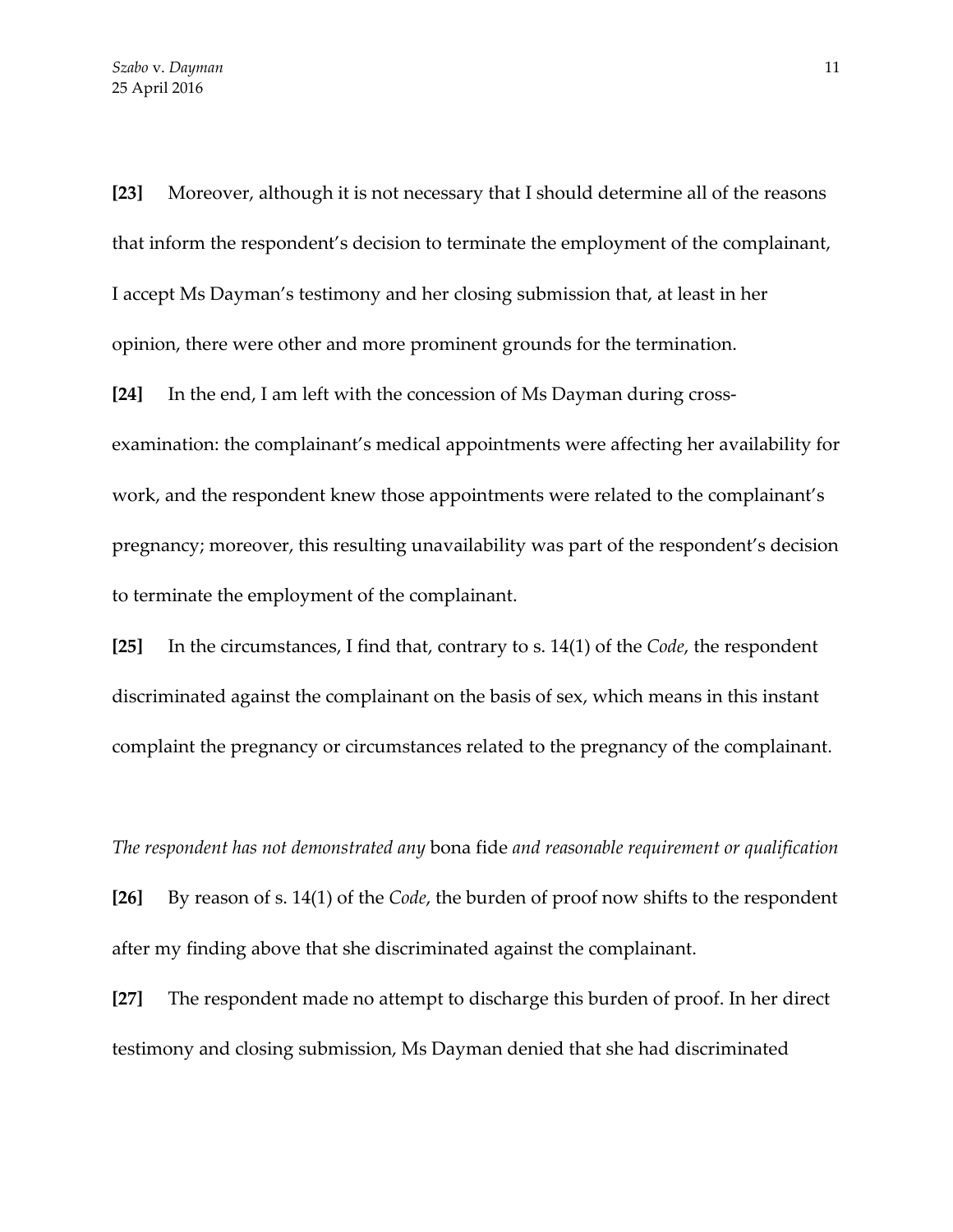against the complainant. She mounted no case that would have excused or justified that discrimination within the exceptions that s. 14(1) of the *Code* set out.

**[28]** In the circumstances, I find that there was no bona fide and reasonable

requirement or qualification for the complainant's employment or occupation that

would lawfully excuse or justify the discrimination that I have found to have occurred.

# **Remedies**

**[29]** Having found that the respondents have contravened the *Code*, s. 43(2) affords

me with a discretion to order the respondents to do one or more of the following:

a) do or refrain from doing anything in order to secure compliance with this Code, to rectify any circumstance caused by the contravention, or to make just amends for the contravention;

(b) compensate any party adversely affected by the contravention for any financial losses sustained, expenses incurred or benefits lost by reason of the contravention, or for such portion of those losses, expenses or benefits as the adjudicator considers just and appropriate;

(c) pay any party adversely affected by the contravention damages in such amount as the adjudicator considers just and appropriate for injury to dignity, feelings or self-respect;

(d) pay any party adversely affected by the contravention a penalty or exemplary damages in such amount, subject to subsection (3), as the adjudicator considers just and appropriate as punishment for any malice or recklessness involved in the contravention;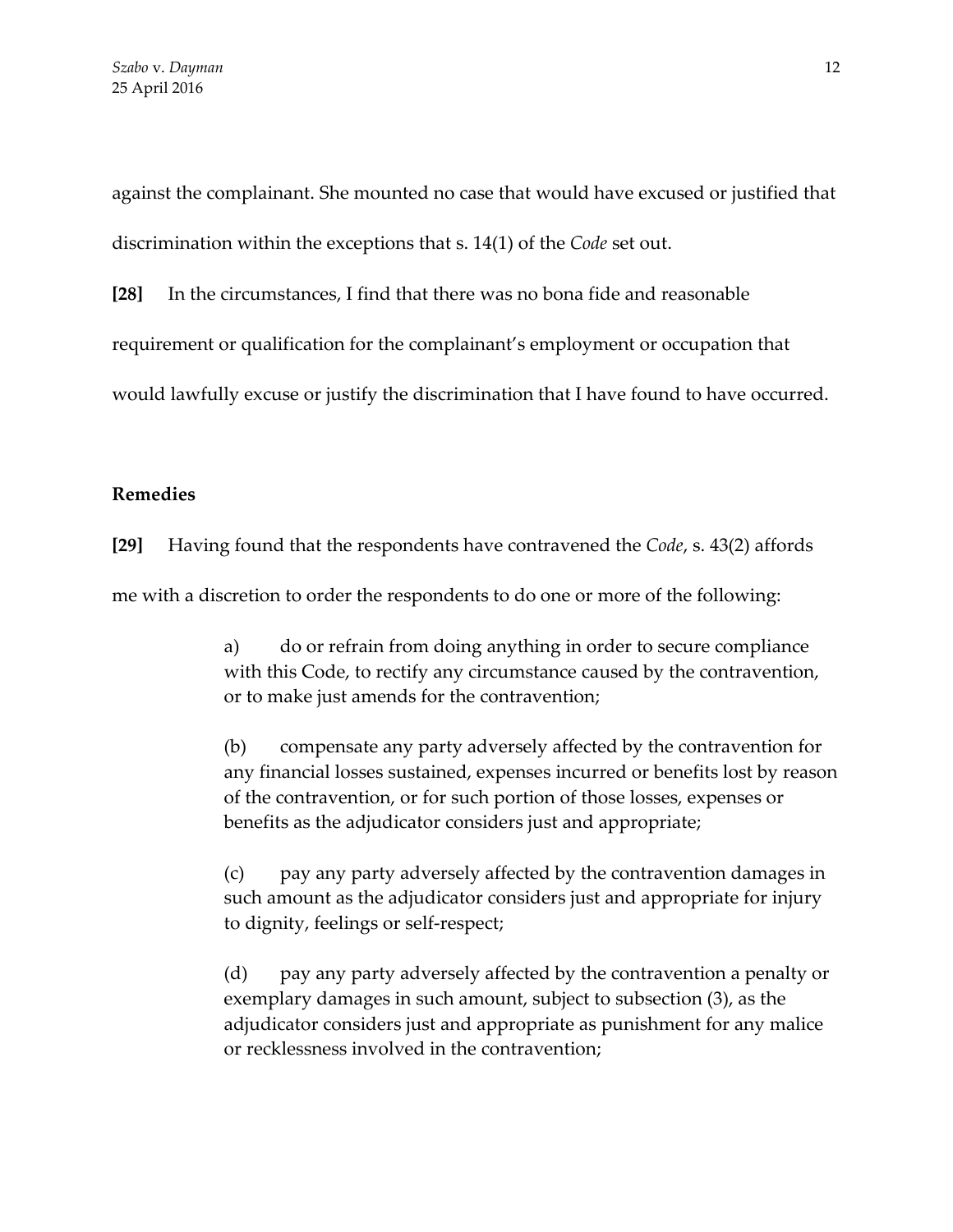(e) adopt and implement an affirmative action program or other special program of the type referred to in clause 11(b), if the evidence at the hearing has disclosed that the party engaged in a pattern or practice of contravening this Code.

## *Damages for injury to dignity, feelings, or self-respect*

**[30]** The Commission submits that an appropriate award under s. 32(2)(c) is \$6,000.00, pointing to other cases involving discrimination on the basis of pregnancy and noting that a range there emerges between \$5,000 and \$8,000.

**[31]** The Commission argued that the conduct of the respondent had caused stress and concern to the complainant during her pregnancy. The termination had left the complainant uncertain about finding alternate employment, especially while pregnant. She was also concerned that the termination might affect her entitlement to government maternity benefits. At the same time, Ms Szabo agreed on cross-examination that she had not suffered any serious mental distress as a result of her termination.

**[32]** Accordingly, I find that the complainant did suffer injury to dignity, feelings or self-respect within the meaning of s. 43(2)(c) of the *Code*. She is therefore entitled to an award of damages. I accept as useful the range of damages that the Commission has extracted from the case law. I find that the extent of the complainant's injury was at the low end of that range.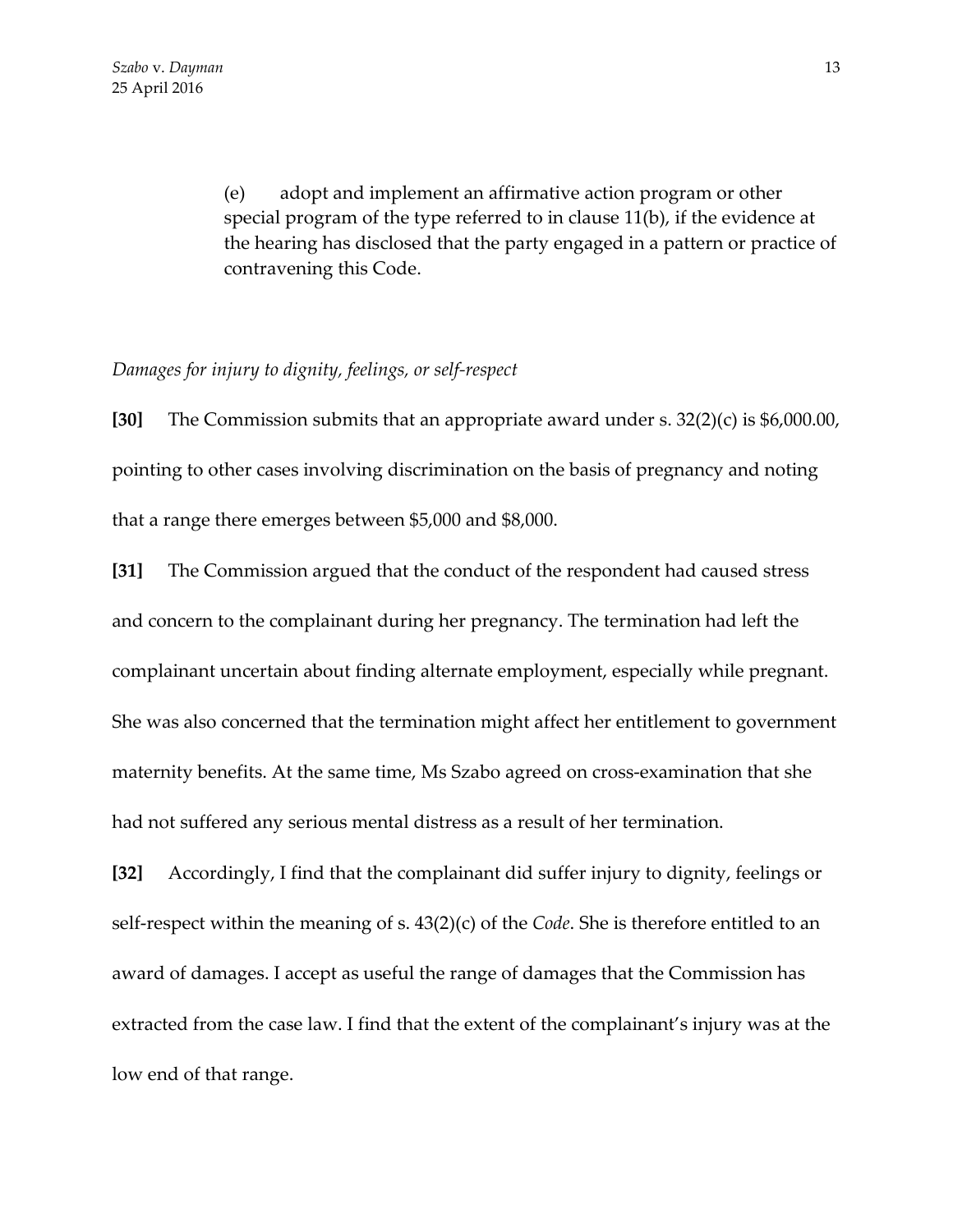**[33]** In the circumstances, I award \$5,000.00 to the complainant as damages under s.,  $43(2)(c)$ .

# *Damages for financial losses sustained*

**[34]** The complainant mitigated her lost wages by almost immediately returning to work at Canada Post. Accordingly, she made no claim for lost income and benefits. However, she does claim the sum of \$100.00 as a referral bonus owing to her but not paid by the respondent after the termination of the complainant's employment.

**[35]** The respondent's "Company Policies" explains at para. 20 that employees may earn a \$100 referral bonus:

[c]leaners will receive \$100 bonus for every client that employs us because of the cleaners actions… advertising efforts through flyers distributed; referrals from their clients; the bonus will be paid out to the cleaner after the fourth regular clean.

**[36]** The complainant testified that she had made such a referral but that the respondent had not paid her any part of the referral bonus because of the termination. In her closing submission, the respondent explained that no bonus was payable, because the complainant's employment had been terminated due to poor performance. However, I have already found above that the termination decision was informed at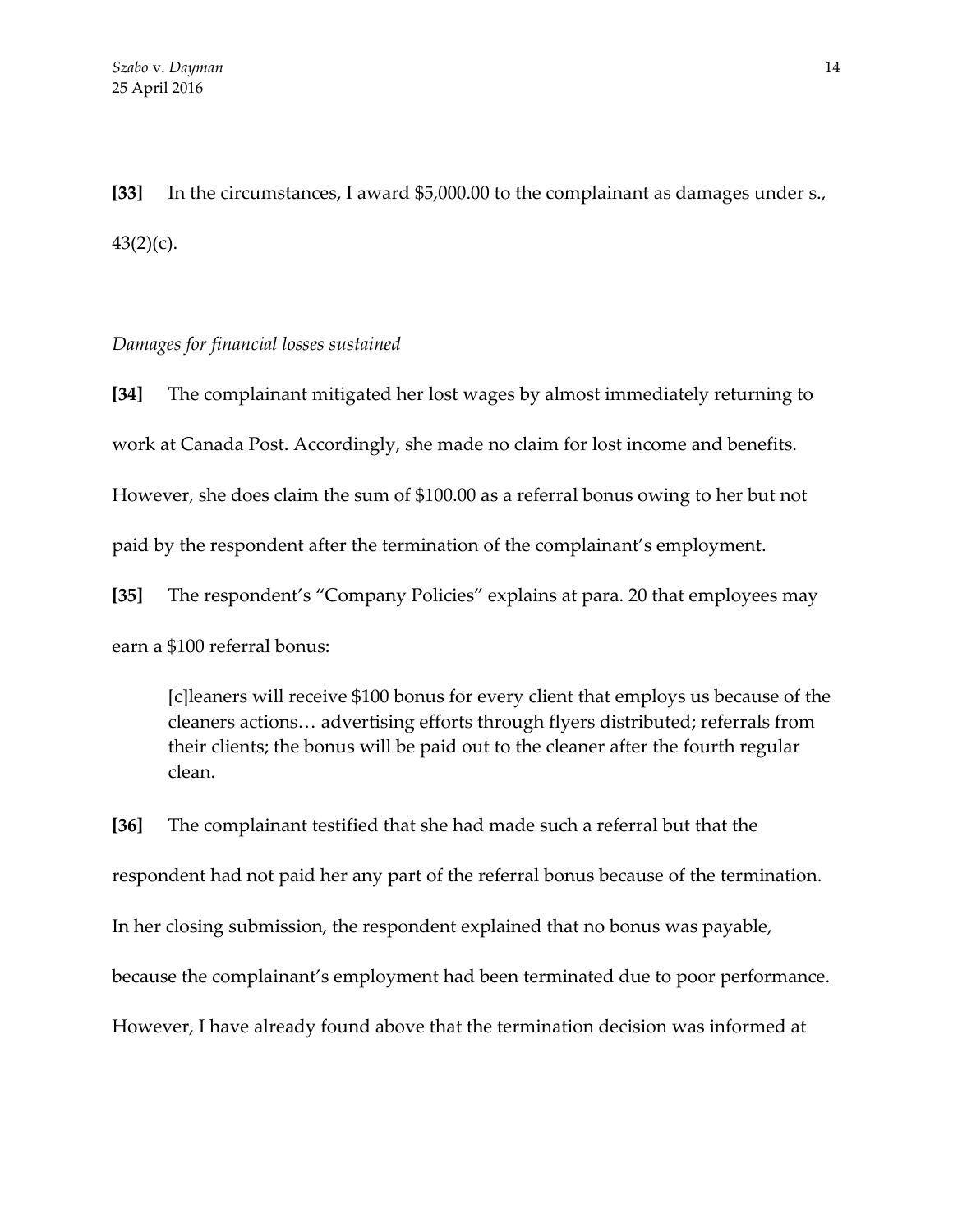least in part by consideration of the circumstances relating to the complainant's pregnancy.

**[37]** In the circumstances, I find that the complainant is entitled to the \$100.00 referral fee.

## *Implementing a special program*

**[38]** The Commission has requested that I make certain orders that aim to promote the respondent's future compliance with the *Code*, and I am prepared to do so.

### **Procedural and other issues**

*No negative inference arising out documents that the respondent did not produce*

**[39]** My pre-hearing procedural order of 10 July 2015 required the respondent to produce certain documents. The order arose at the request of the Commission and by the respondent's consent as to its content. Despite that production order, the Commission informed me at the opening of the hearing that the respondent had failed to provide all of the documents that were subject to the order. In her reply, Ms Dayman advised that she had turned over all of the documents that she possessed; the additional documents that the Commission now demanded, simply did not exist. The Commission asked me to draw a negative inference from the respondent's failure to produce the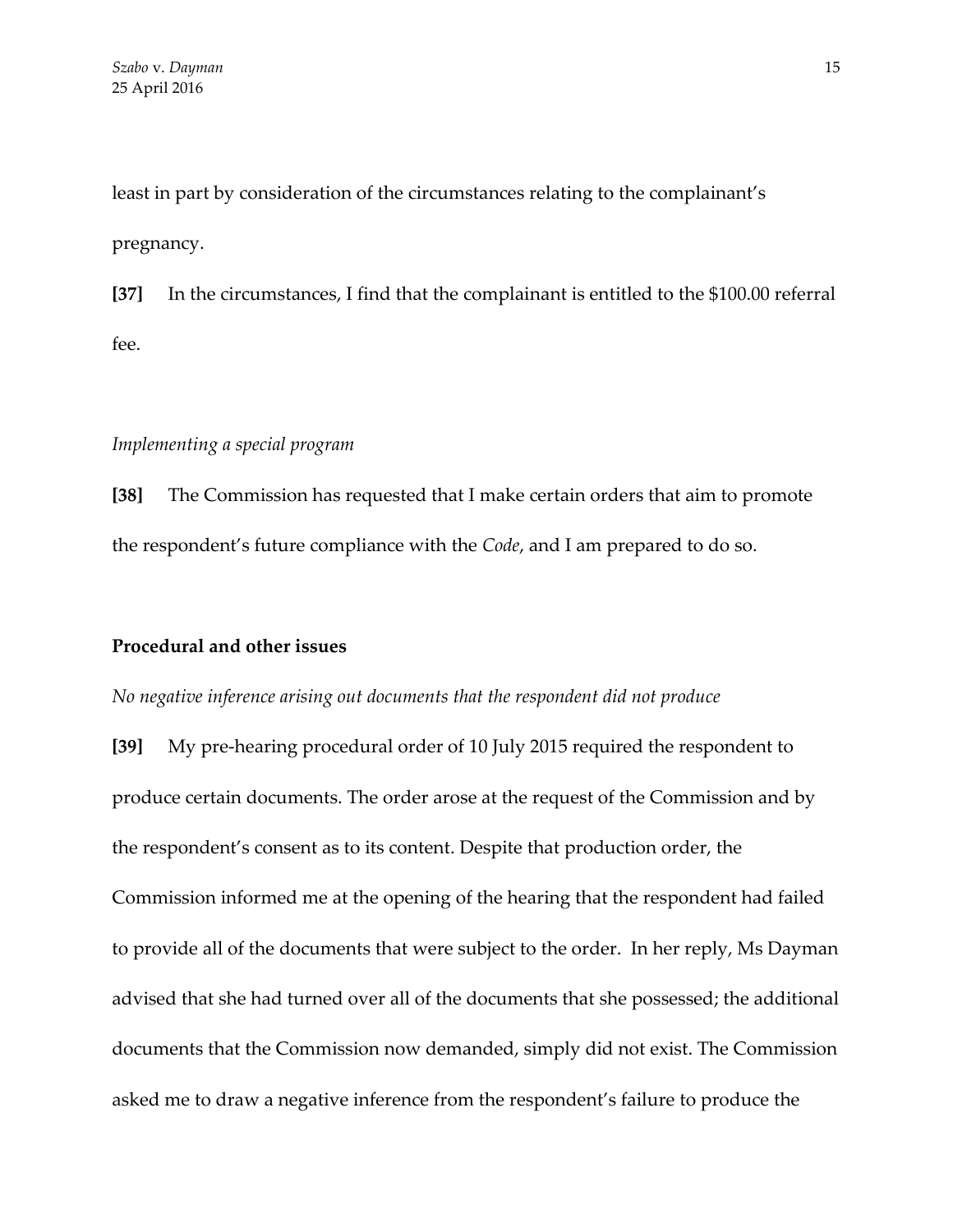documents, noting from time to time throughout the hearing instances in which the Commission opined that some of the missing documents would have been helpful.

**[40]** After hearing the evidence, I did not need to draw any negative inferences about documents that had not been produced. I was able to come to the findings set out in these reasons for decision without such efforts. Accordingly, I confirm that, despite the Commission's motion, I have not drawn any negative inferences arising from the failure to produce the documents described in my pre-hearing procedural order.

**[41]** For what it is worth, I accept the respondent's submission that she produced all of the documents that she has. I believe that Ms Dayman did not exactly understand the nature of the production order that the Commission sought and to which she consented. A party cannot produce documents that do not exist.

### *The respondent's concern about the role of the Commission*

**[42]** In a very respectful and appropriate manner, Ms Dayman raised a concern on more than one occasion about the role of the Commission in the hearing process. In essence, she noted that, although the complainant is a nominal party to the proceedings, it is the Commission that effectively acts as the complainant's lawyer and puts in the complainant's case.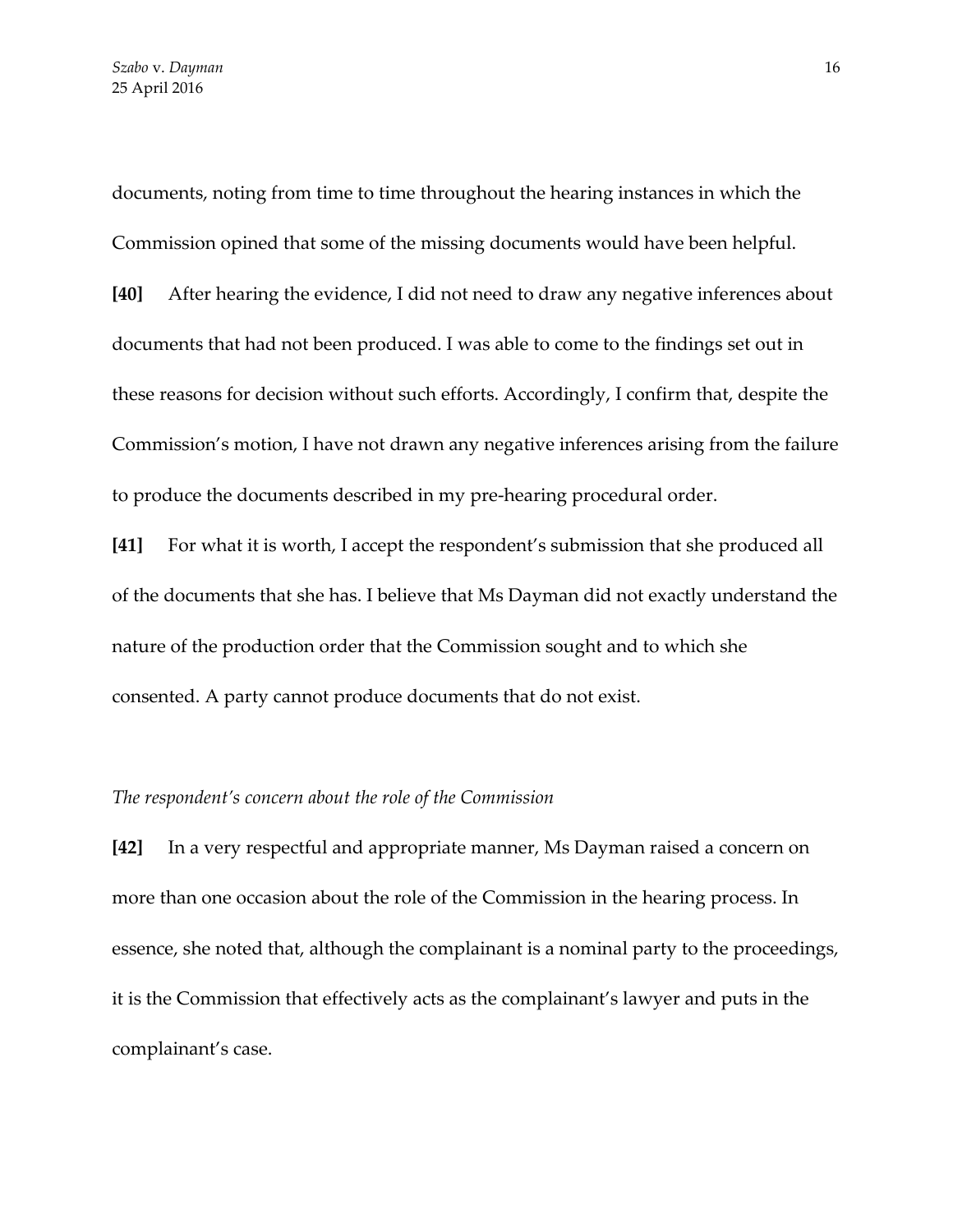**[43]** She explained that this seems unfair for a number of reasons. A complainant appears to receive the free services of a Commission lawyer, while a respondent must either retain its own lawyer at considerable expense or appear without a lawyer and hope for the best. Even when they act on their own without a lawyer, respondents must still spend time, money, and other resources in defending themselves.

**[44]** I invited the lawyer for the Commission to comment during her closing submission. I discourage any reader of these reasons for decision to make too much of her remarks, because I had not previously signalled to the Commission that I would ask for it to address the respondent's concern. Despite this, I think the remarks were sound.

**[45]** In essence, the Commission has the statutory obligation of administering *The Human Rights Code*. In the context of adjudications, the Commission is deemed by law to be as much a party to the complaint as the complainant and respondent themselves. Moreover, the law also assigns carriage of the complaint to the Commission. In adjudications, the Commission aims to prove the complaint in service of the public interest. Accordingly, while it may appear as if the Commission is acting as the complainant's free lawyer, it is not, and there are burdens that also fall upon the complainant.

**[46]** I know that Ms Dayman is not alone in wondering about the role of the Commission in adjudications. To be sure, the system is not perfect. Some complaints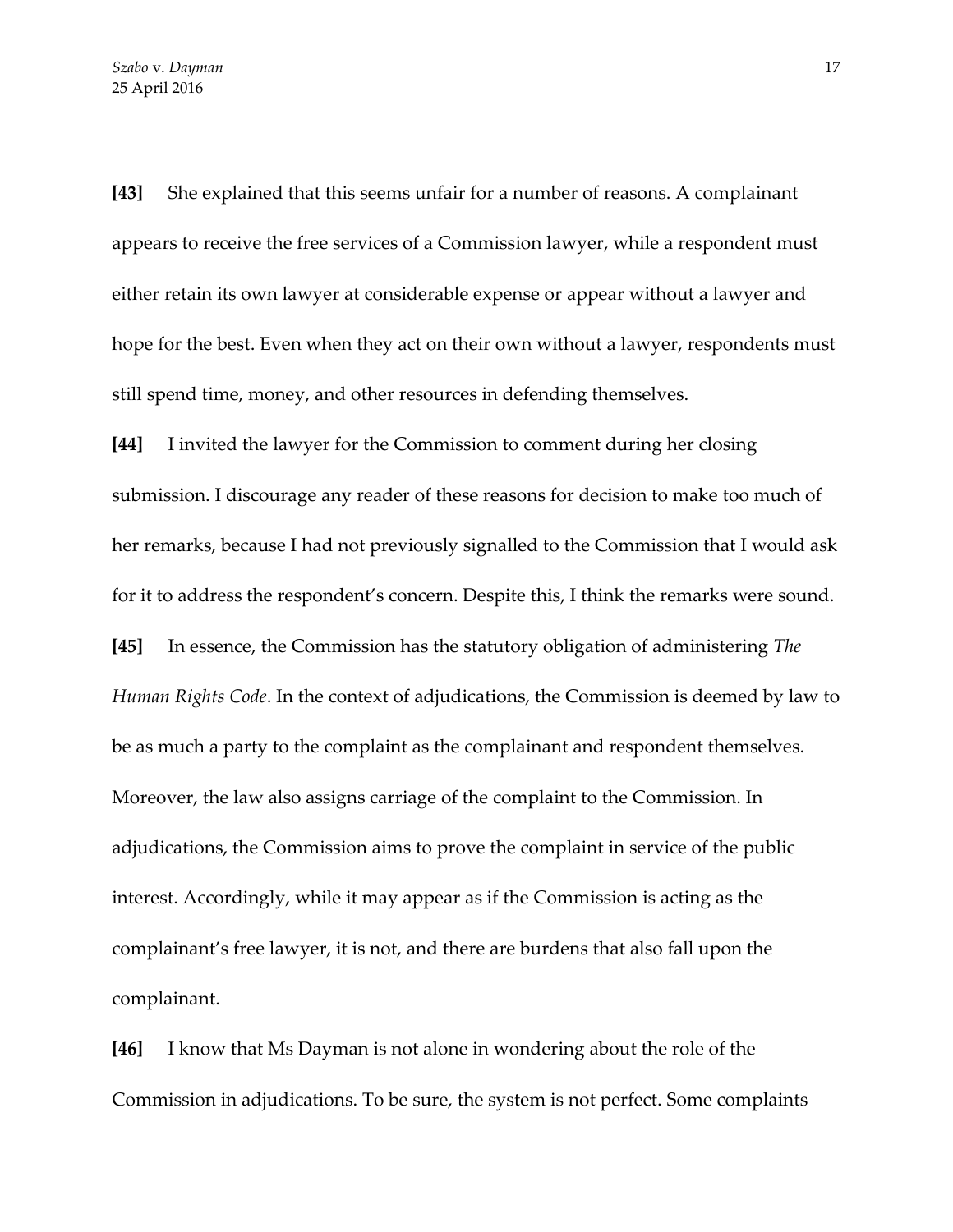amount to proceedings in parallel to actions commenced in the Court of Queen's Bench, and the effect, whether intended or otherwise, is to open through the Commission a second flank in the litigation battle, which necessarily wears down a respondent and leans the party towards settlement: *Blatz* v. *4L Communications Inc*., 2012 CanLII 42311 (MB HRC). Other complaints rely upon the Commission to explain complex financial claims without the rigorous discovery rules, pre-trial preparations, and judicial resources found in the Court of Queen's Bench: *Jedrzejewska* et al. v. *A+ Financial Services Ltd* et al., (25 April 2016) (MB HRC). Despite all of this, I nonetheless appreciate the impromptu and helpful remarks that the Commission's lawyer put on the record and that I have more or less summarized here.

# **Decision and order**

- **[47]** For the reasons set out above, the complaint is allowed.
- **[48]** I order as follows:
	- 1. The respondent Cindy Dayman shall pay damages for injury to dignity, feelings, or self-respect in the amount of \$5,000.00 payable to the complainant Andrea Szabo within 45 days of the date of this decision;
	- 2. The respondent Cindy Dayman shall pay damages for financial loss sustained by reason of a contravention of the *Code* in the amount of \$100.00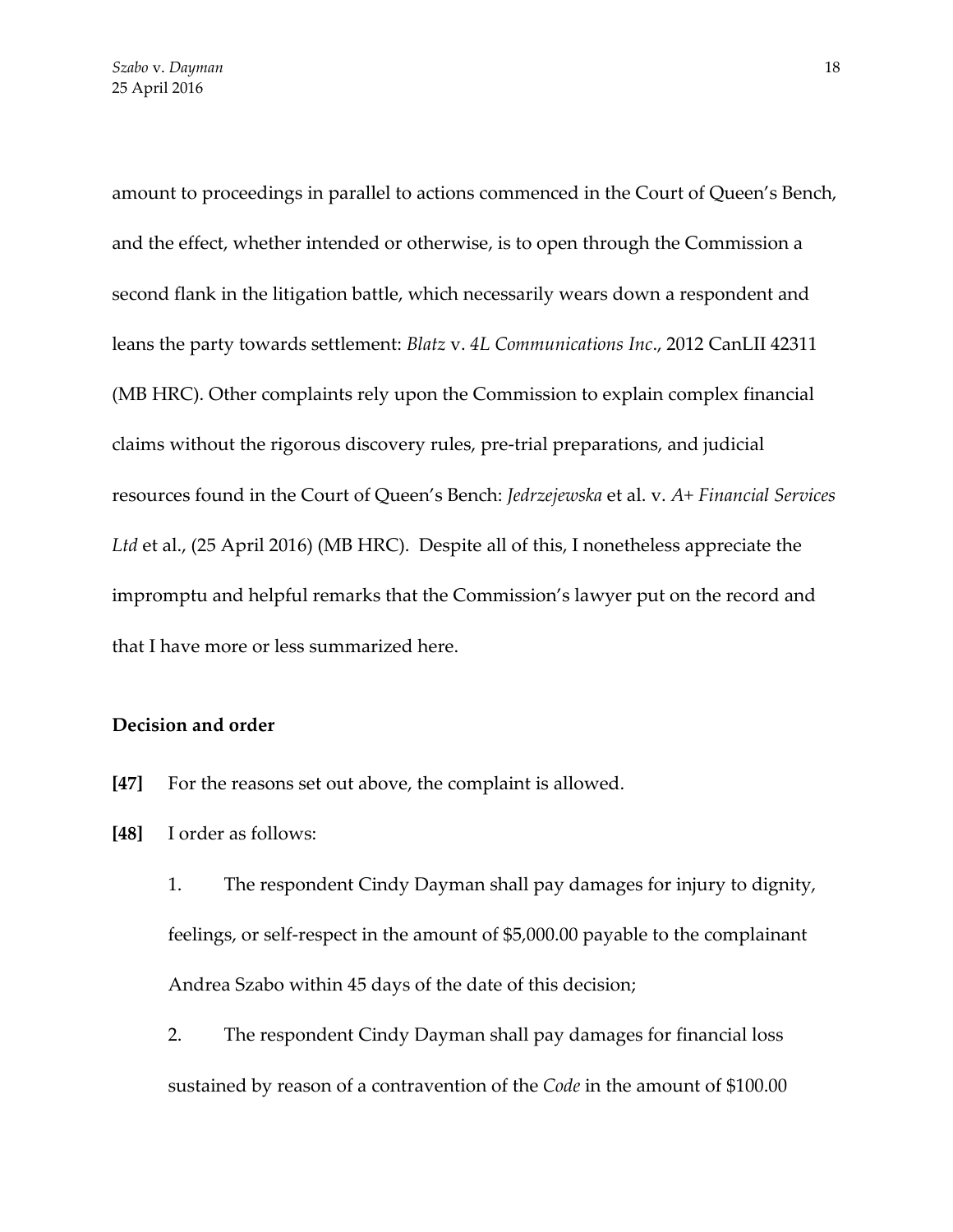payable to the complainant Andrea Szabo within 45 days of the date of this decision;

3. For a period of 2 years after the date of this decision, the respondent Cindy Dayman shall not collect information from or about any employee that the respondent could use in order to discriminate against the employee on the basis of (a) sex, including pregnancy, the possibility of pregnancy, or circumstances related to pregnancy, or (b) a physical or mental disability or related characteristic or circumstances;

4. The respondent Cindy Dayman shall attend and satisfactorily complete a workshop on harassment in the workplace within 6 months of the date of this decision, where the provider of that workshop is satisfactory to the Commission; and,

5. The respondent Cindy Dayman shall revise to the satisfaction of the Commission within 90 days of the date of this decision para. 3 of the "Companies Policies", entered into evidence at Tab 4 of the Agreed Book of Documents, so that the policy conforms with the *Code,* including but without limiting the generality of the foregoing an accommodation for employees to whom may be attributed any of the characteristics set out in s. 9(2) of the *Code*.